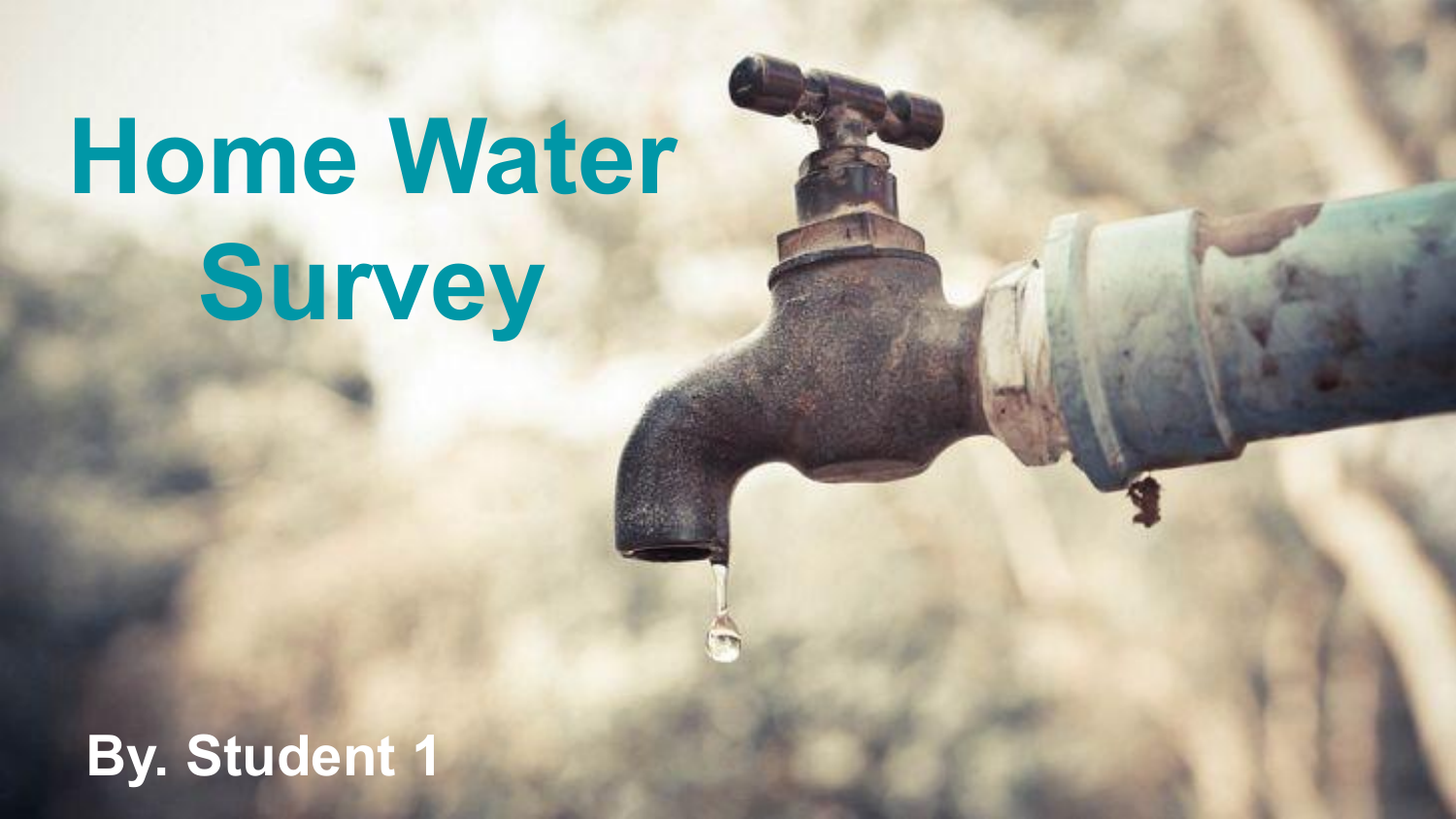### Before we start...

This data was recorded for 5 days at my home.

There are 5 people including me living in our home.

The data is from only the water used indoors at my **home.**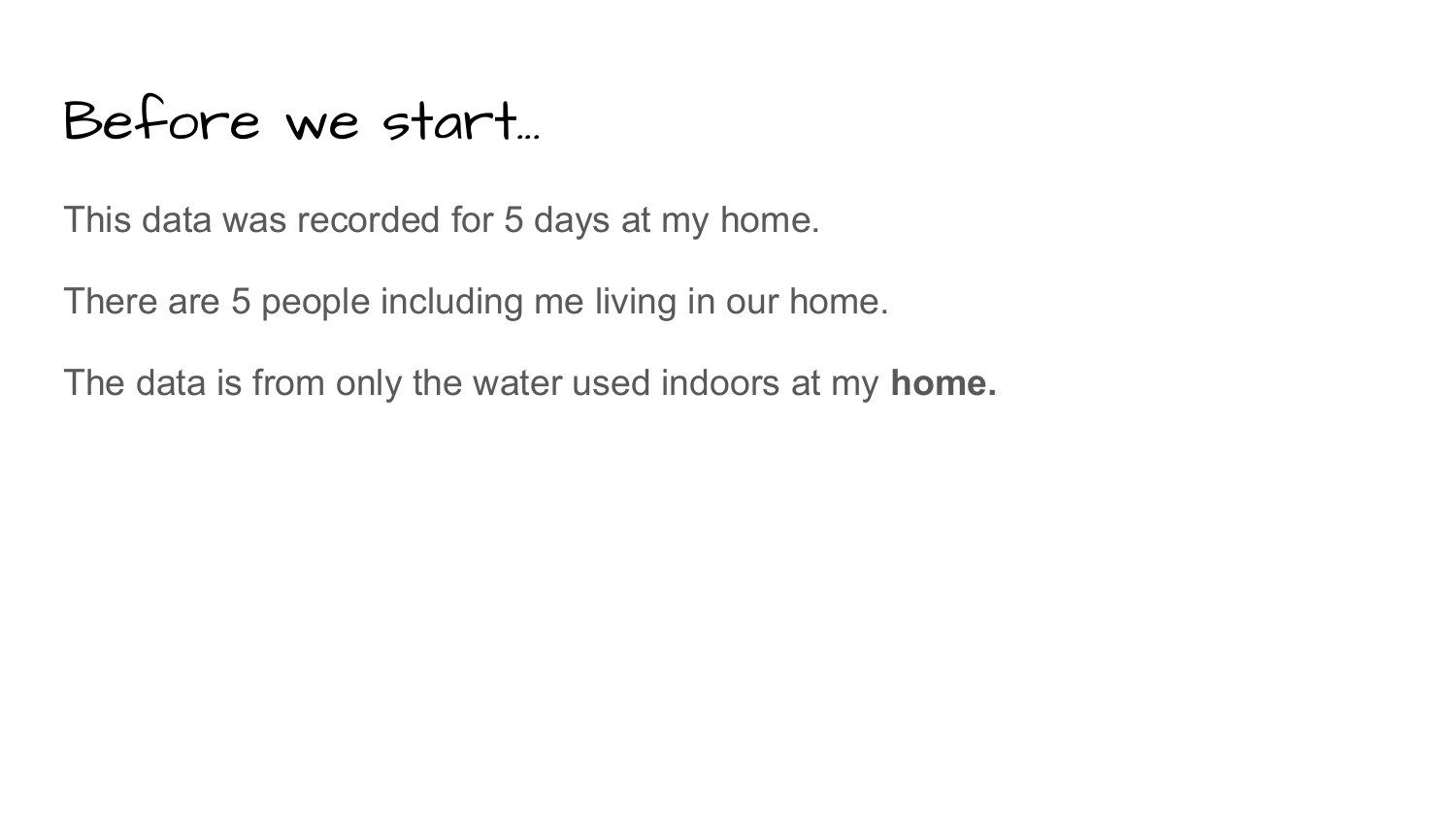# Question for my water survey

How much water does my family use inside the home for 5 days and which

category uses the most water?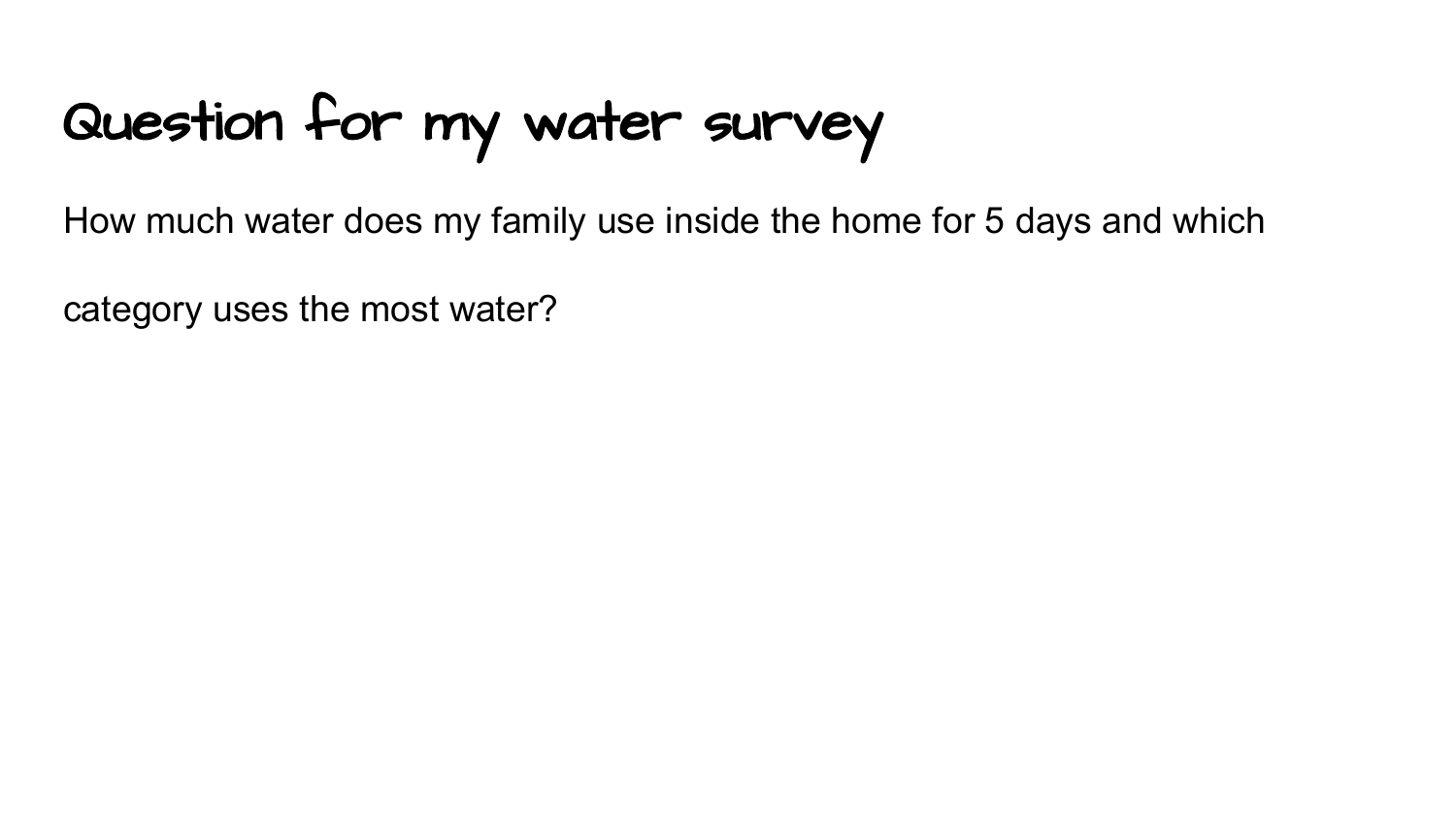Water Usage by Category

- 1) Shower used **2610 litres** for 5 days.
- 2) Toothbrushing used **510 litres** for 5 days.
- 3) Toilet Flushing used **276 litres** for 5 days.
- 4) Handwashing and dishwashing used **259.5 litres** for 5 days.
- 5) Laundry used **120 litres** for 5 days.
- 6) Other indoor usage used **35 litres** for 5 days.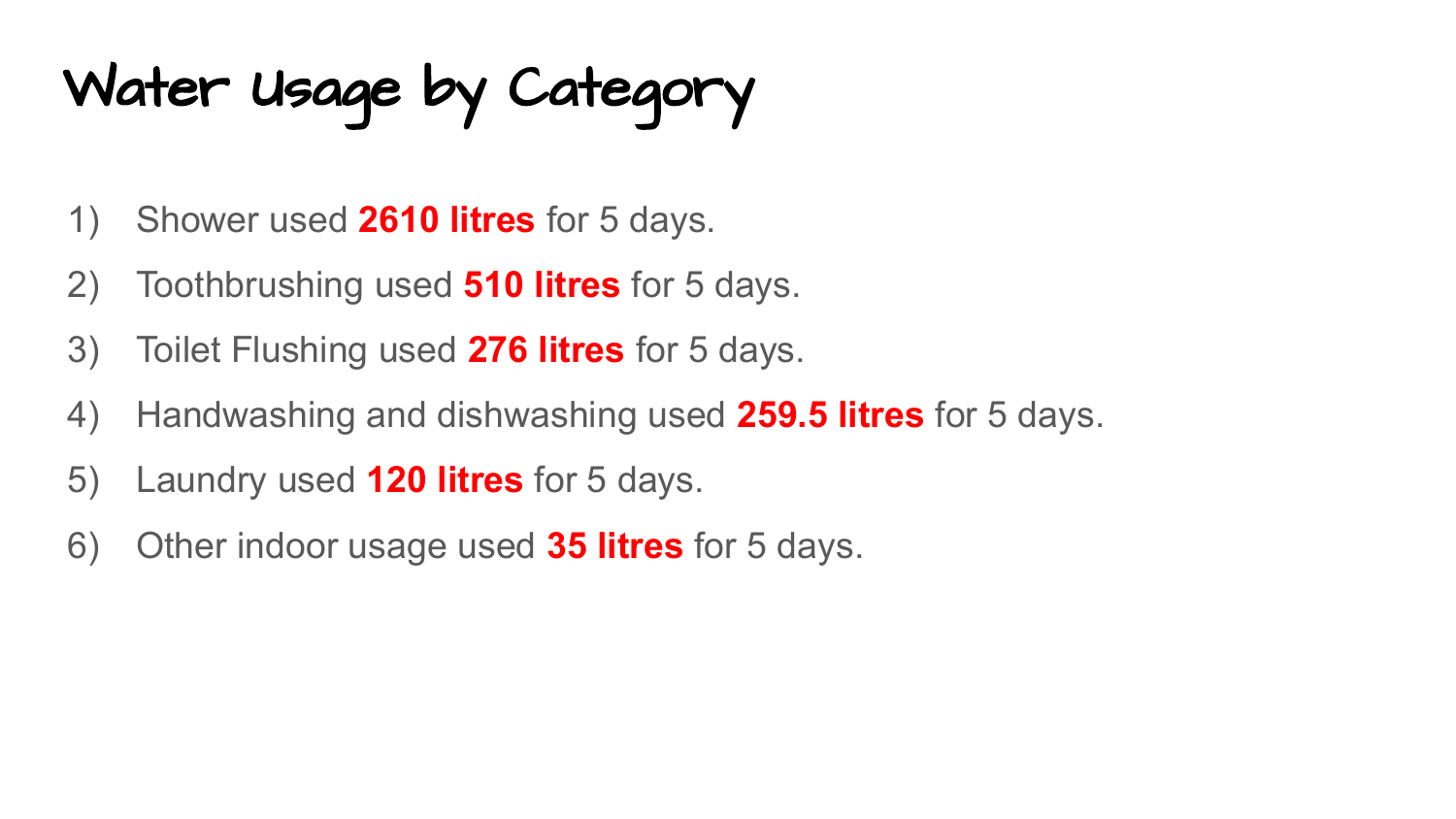### Percentage of water used in different ways indoors

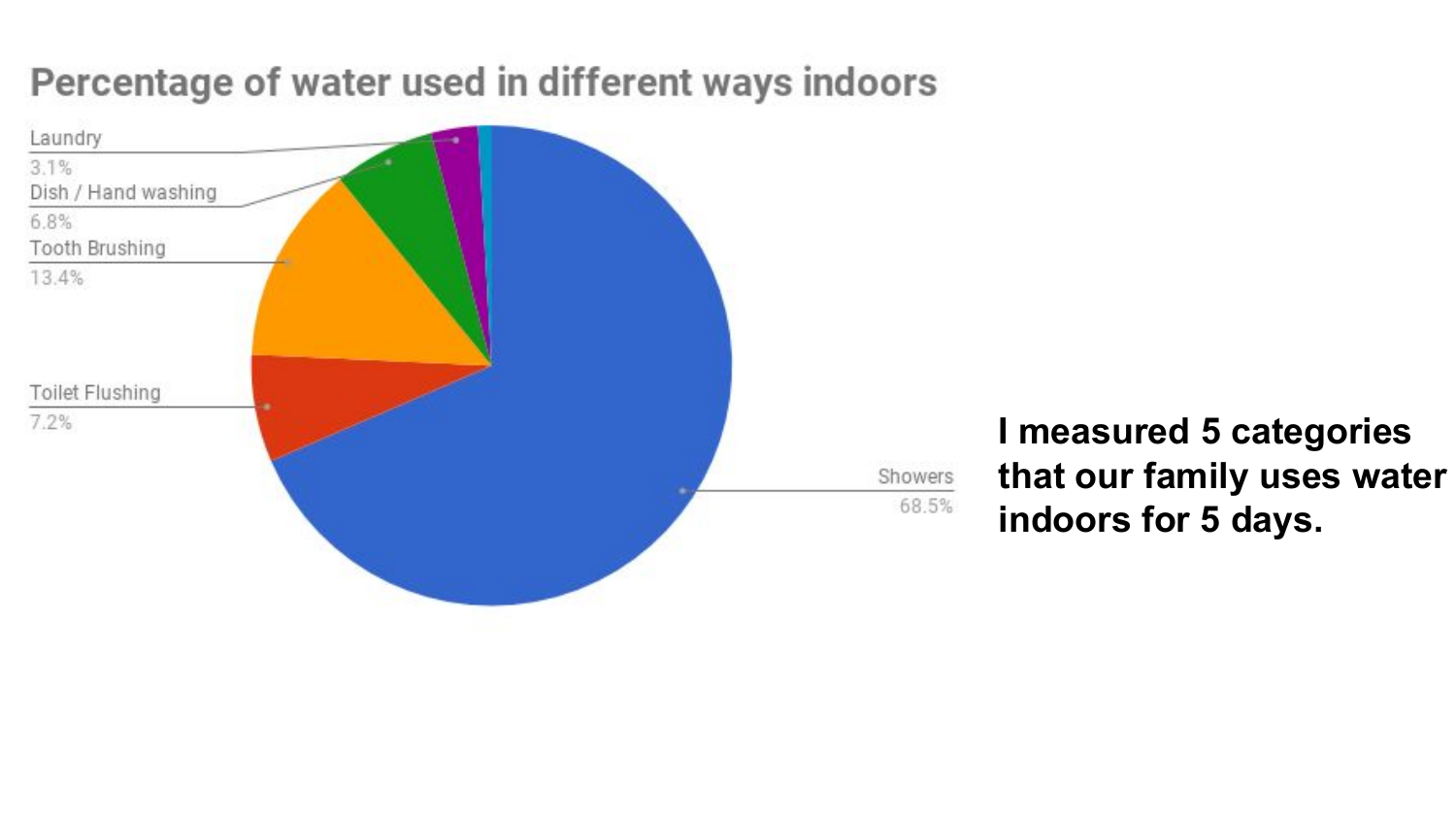### # of toilet flushes and amount of water used in litres



# of flushes Amount of Water (L)

**This graph represents the amount of water our family used to flush the toilet. Day 3 and Day 5 both had 10 flushes and used 60 litres of water.**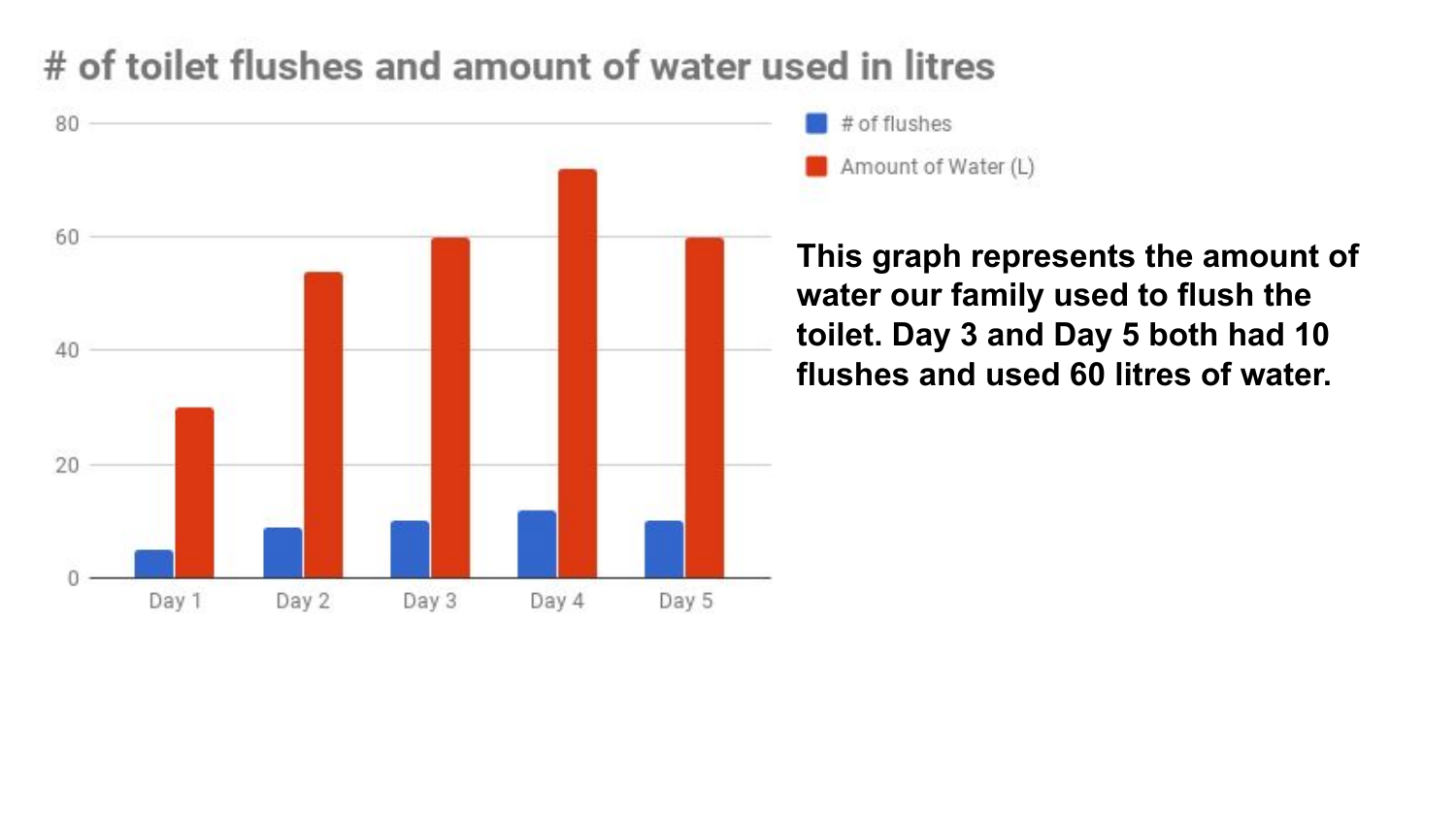# **Toothbrushing**



Time (min) Amount of Water (L)

**This chart represents the water usage in toothbrushing and the time it took took to brush our teeth. Day 2 significantly shows us that my family brushed their teeth the most. In Day 2, my family was brushing their teeth for 23 minutes and used 138 litres of water.**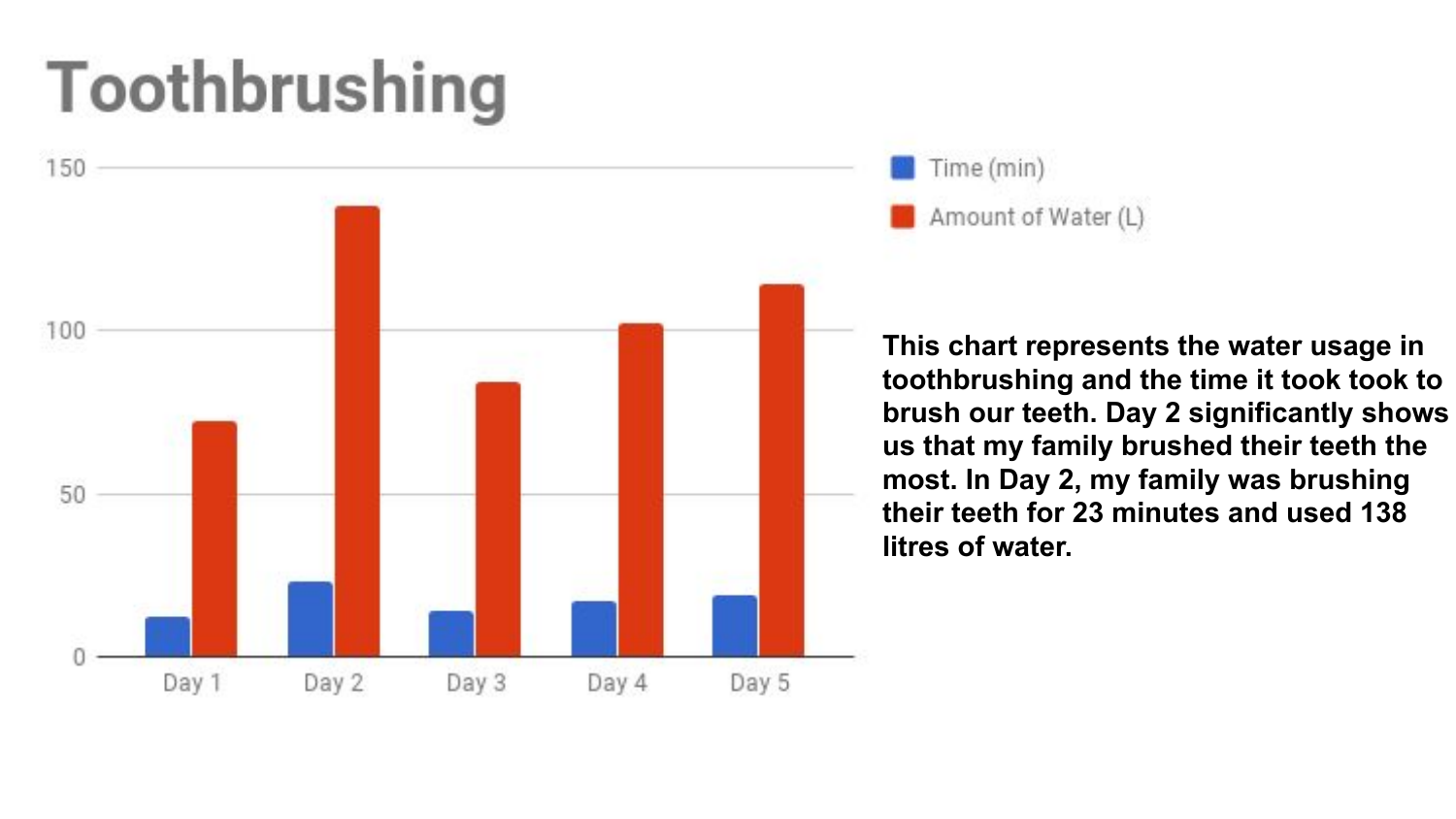

Amount & Time to do Dish / Hand washing for 5 days in home

**The table above shows the amount & time it took to finish dish / handwashing in our home. I were able to know that day 1 took the longest to finish dish / handwashing and used the most water among the 5 days.**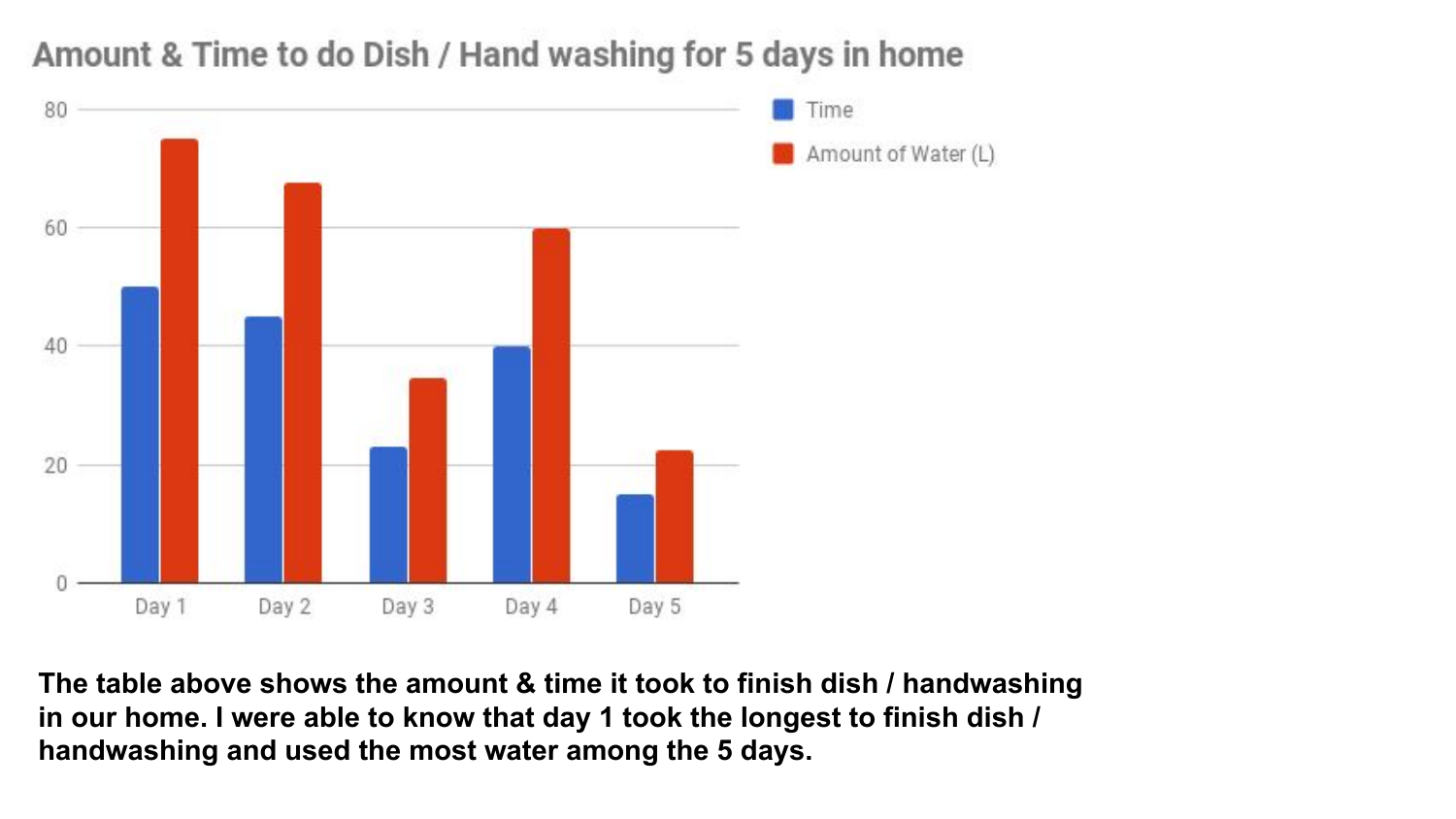### Laundry in our house for 5 days

|       | $#$ of uses    | Amount of<br>Water (L) |
|-------|----------------|------------------------|
| Day 1 | З              | 45                     |
| Day 2 | $\overline{2}$ | 30                     |
| Day 3 | 1              | 15                     |
| Day 4 | ◀              | 15                     |
| Day 5 | ◀              | 15                     |

This table has the data for # of laundrys and amount of water it used inside my house for 5 days. Just by checking the # of uses of the washing machine, I realised that Day 1 used the most water among all days.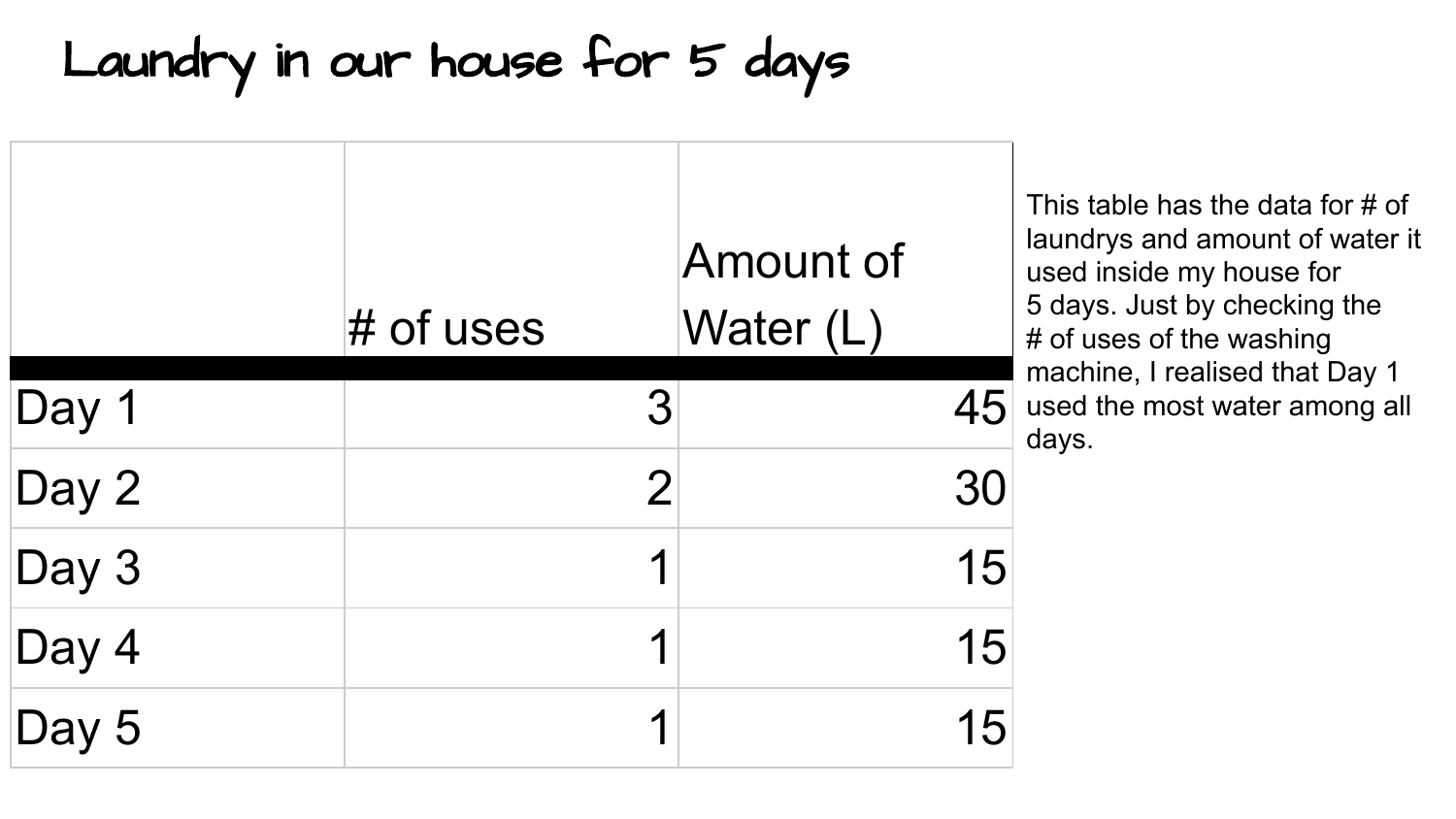# Summary of Results

**● Our house used 3810.5 litres of water for 5 days.**

● From the data I collected, I were able to know that **shower** was the biggest consumer of water in my house.

**● Other water usage** used 35 litres to become the smallest water consumer in my house.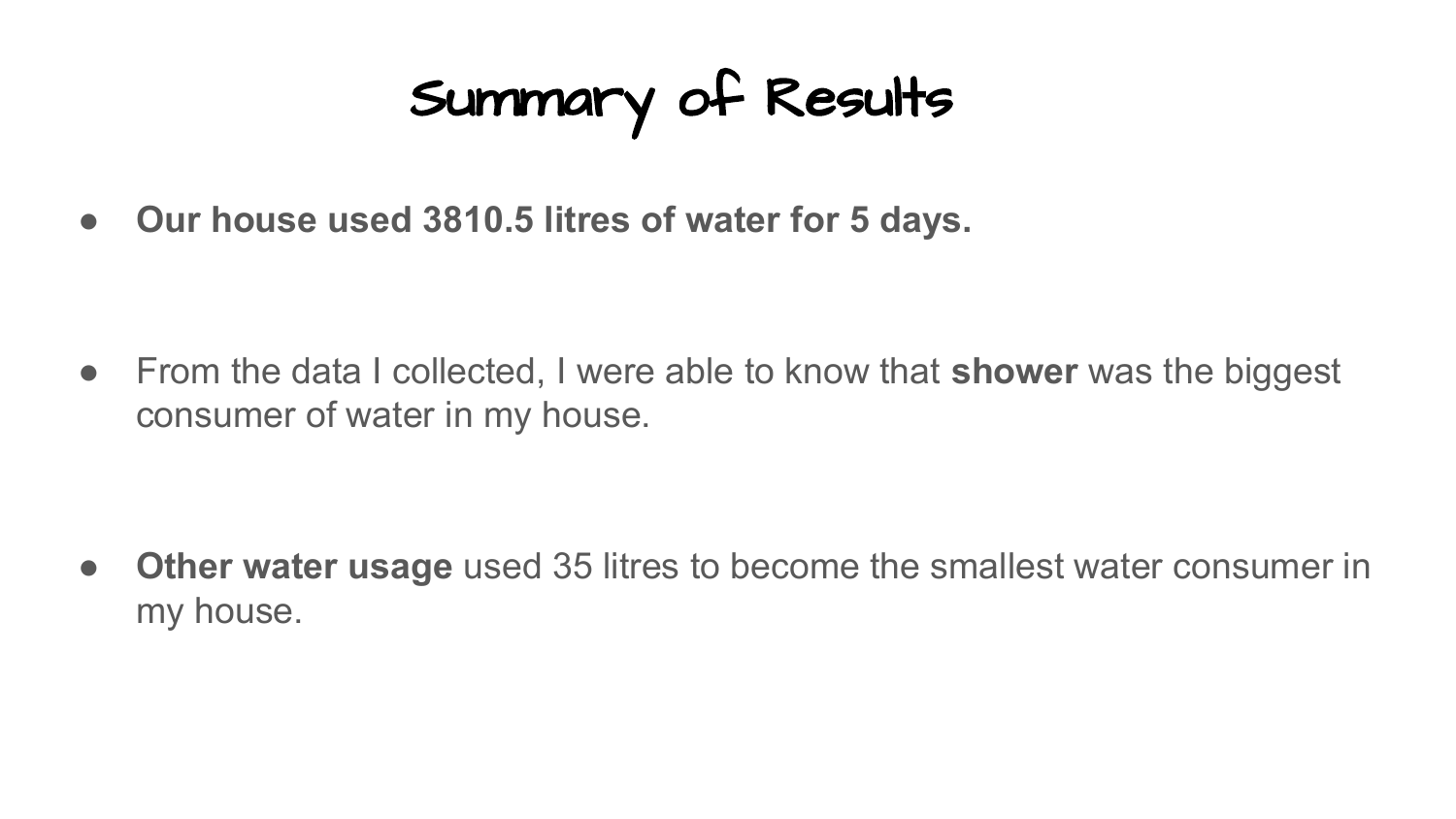# **2 things I learned from this investigation**

1) From this investigation, I were able to learn that my washing machine (LG Tromm) uses only 15 litres of water to wash one cycle.

2) I learned that when I were measuring the time it takes for dishwashing, my mom turned off the water frequently, so it was hard for me to measure the most accurate data, because of turning on and off the water lots of time.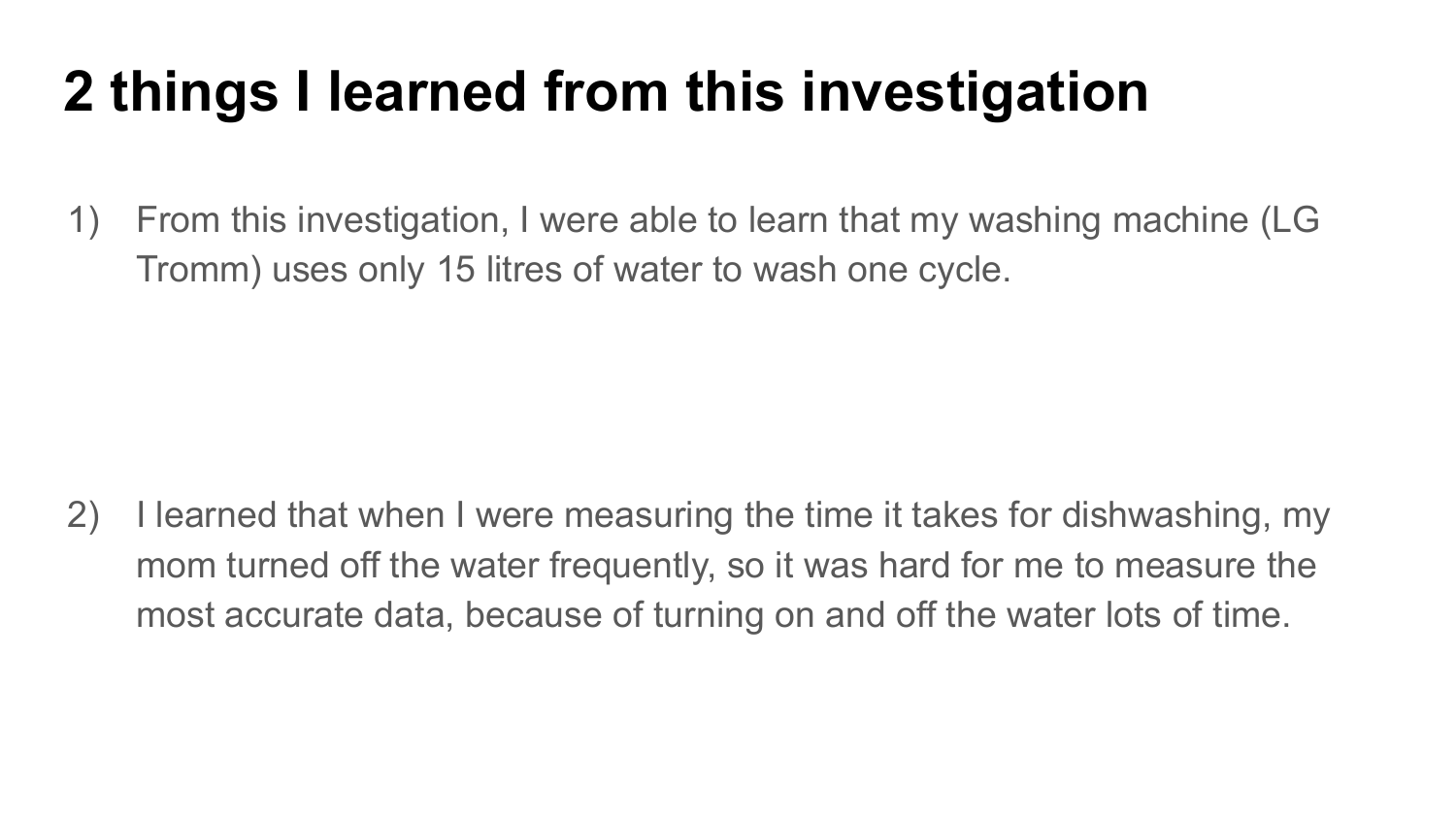# How did I conduct this investigation?

When I were not in my house, I got data from my mom about # of cycles my laundry went through, or asked her other questions to collect data.

When I were actually inside the house, I used a stopwatch to record how long we used water for.

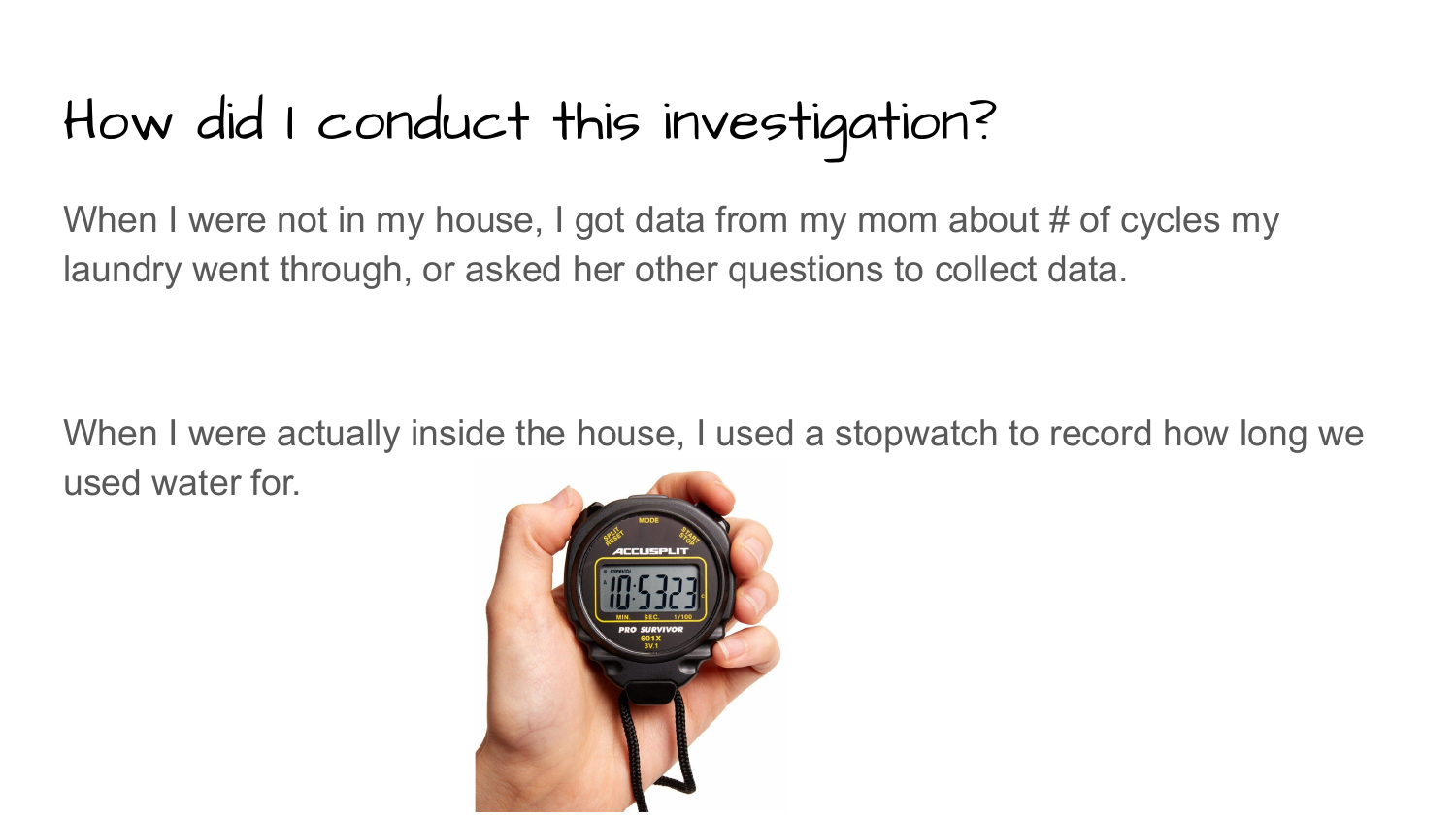### Problems

I really didn't have a hard time gathering information for my water usage survey, because all of my family knew how long they used water by the stopwatch, and remembered how many times they used the washing machine for, or flushed the toilet. Thanks to my family!